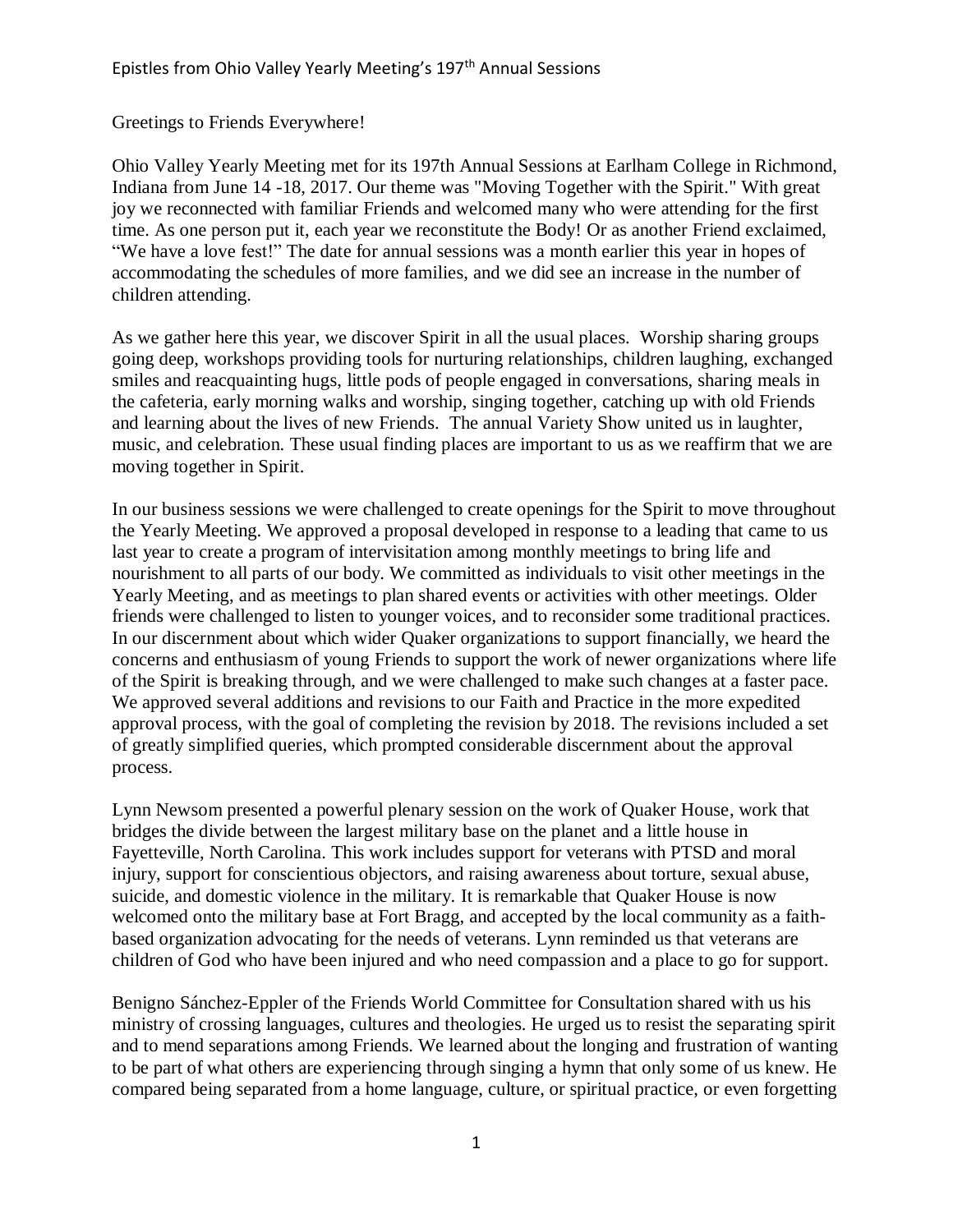or devaluing what we used to know and love, to losing a great treasure. He reminded us that we are a body with a womb that can be filled with a quickening of the Spirit. What is the new life that is eager to be born? We were reminded that some Friends experience a walking away from the treasure box of Christian language, by forgetting a language that used to be our own. We were admonished that Friends might need to do some inner work to reclaim this treasure. Losing the language of Early Friends, do we not lose some of their wisdom? We were urged to cross borders, recreate relationships, and heal the injuries that caused our separations.

In our worship sharing groups we shared personal experiences of the movement of the Spirit, and listened compassionately to one another about times of conflict in our meetings. We found it healing to reach deeply into the sacred center of our lives and move together with the Spirit in these small groups.

As we have moved together this week, we continue to find new and awakening manifestations of the Spirit. We want Friends to know that the living Spirit deeply binds us together. We are learning to live as the body of Christ. "Our differences will want us to fight for them, but our love will make no room for the violence!" Spirit blows us together, it loves us together, and we move with its breath and instruction as we turn ourselves inward to hear the Teacher and Guide.

## **From the Teens/Middle Youth:**

For the hundred ninety seventh yearly meeting sessions, we had a total of eleven youth between the ages of twelve to seventeen attend. On the  $14<sup>th</sup>$  through the  $18<sup>th</sup>$  day of the sixth month in the year 2017, we engaged in a variety of activities that informed our ideas of Quakerism.

Lynn Newsom met with us to speak about Quaker House and conscientious objection. We wrote letters in support of incarcerated veterans. Despite the inclement weather, an impromptu trip to Whitewater Lake gave us the opportunity to swim, paddle-boat and canoe around.

We enjoyed watching movies with friends. Cooperative games taught us how to interact with one another and the larger Quaker community. We enjoyed the improved quality of food and the community that we formed around meals. This increased community led to a wellorganized and coherent skit this year. At business meeting we helped to plan this skit and brainstormed ways to encourage youth participation throughout the year. In particular we discussed the need for attendance at Quarterly Meeting to build our community.

Along with the programming, our downtime was just as important to us. Whether it was playing sports outside, or taking naps on couches, we were able to bring the Quaker Spirit into our everyday activities. We appreciate any opportunity we have for increased independence and autonomy.